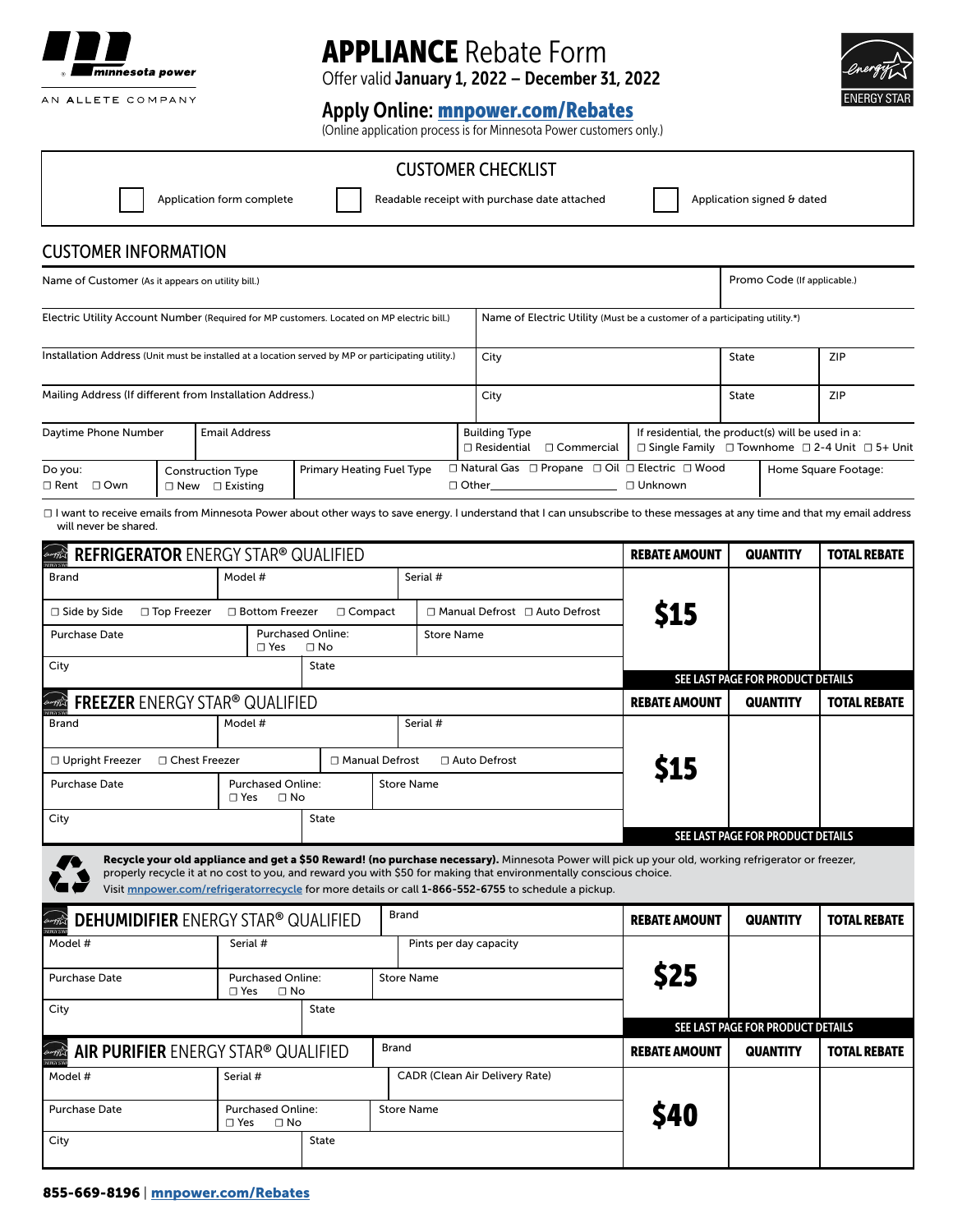

# APPLIANCE Rebate Form

Offer valid January 1, 2022 – December 31, 2022



# Apply Online: <u>[mnpower.com/Rebates](http://www.mnpower.com/rebates)</u>

(Online application process is for Minnesota Power customers only.)

| <b>SMART THERMOSTAT</b>                                                                                                                                                                                                                                                                                  | LOW VOLTAGE WI-FI CONNECTED Must control an electric heat source, most commonly electric furnace and boilers. This<br>communicating thermostat must allow customers the ability to access set points and schedule<br>from anywhere using a smart device (phone, tablet, or computer). |              |                                                                                                                                                                                            |                      | <b>QUANTITY</b><br><b>Limit 1 Per Household</b> | <b>TOTAL REBATE</b> |
|----------------------------------------------------------------------------------------------------------------------------------------------------------------------------------------------------------------------------------------------------------------------------------------------------------|---------------------------------------------------------------------------------------------------------------------------------------------------------------------------------------------------------------------------------------------------------------------------------------|--------------|--------------------------------------------------------------------------------------------------------------------------------------------------------------------------------------------|----------------------|-------------------------------------------------|---------------------|
| □ Ground Source Heat Pump<br>□ Other Electric<br>Select heat source type: □ Air Source Heat Pump<br>□ Electric Resistance<br>□ Electric Boiler                                                                                                                                                           |                                                                                                                                                                                                                                                                                       |              |                                                                                                                                                                                            |                      |                                                 |                     |
| Brand                                                                                                                                                                                                                                                                                                    | Model #                                                                                                                                                                                                                                                                               |              | Serial #                                                                                                                                                                                   | \$50                 |                                                 |                     |
| Purchase Date                                                                                                                                                                                                                                                                                            | <b>Purchased Online:</b><br>$\Box$ Yes<br>$\Box$ No                                                                                                                                                                                                                                   |              | <b>Store Name</b>                                                                                                                                                                          |                      |                                                 |                     |
| City                                                                                                                                                                                                                                                                                                     | State                                                                                                                                                                                                                                                                                 |              |                                                                                                                                                                                            |                      |                                                 |                     |
| Only controls electric heat sources, most commonly baseboard heaters. This communicating<br>LINE VOLTAGE WI-FI CONNECTED<br>thermostat must allow customers the ability to access set points and schedule from anywhere<br><b>SMART THERMOSTAT</b><br>using a smart device (phone, tablet, or computer). |                                                                                                                                                                                                                                                                                       |              |                                                                                                                                                                                            | <b>REBATE AMOUNT</b> | <b>QUANTITY</b>                                 | <b>TOTAL REBATE</b> |
| □ Wall Mounted<br>Select heat source type: □ Baseboard<br>$\Box$ In Floor<br>$\Box$ Other $\Box$                                                                                                                                                                                                         |                                                                                                                                                                                                                                                                                       |              |                                                                                                                                                                                            |                      |                                                 |                     |
| Brand                                                                                                                                                                                                                                                                                                    | Model #                                                                                                                                                                                                                                                                               |              | Serial #                                                                                                                                                                                   | <b>\$50</b>          |                                                 |                     |
| <b>Purchase Date</b>                                                                                                                                                                                                                                                                                     | <b>Purchased Online:</b><br>$\Box$ Yes<br>$\Box$ No                                                                                                                                                                                                                                   |              | <b>Store Name</b>                                                                                                                                                                          |                      |                                                 |                     |
| City                                                                                                                                                                                                                                                                                                     |                                                                                                                                                                                                                                                                                       | <b>State</b> |                                                                                                                                                                                            |                      |                                                 |                     |
| <b>LINE VOLTAGE</b><br><b>PROGRAMMABLE THERMOSTAT</b>                                                                                                                                                                                                                                                    |                                                                                                                                                                                                                                                                                       |              | Only controls electric heat sources, most commonly baseboard heaters.<br>This non-internet connected thermostat has the ability to adjust home<br>heating according to a pre-set schedule. | <b>REBATE AMOUNT</b> | <b>QUANTITY</b>                                 | <b>TOTAL REBATE</b> |
| Select heat source type: □ Baseboard<br>□ Wall Mounted<br>$\Box$ In Floor<br>$\Box$ Other $\Box$                                                                                                                                                                                                         |                                                                                                                                                                                                                                                                                       |              |                                                                                                                                                                                            |                      |                                                 |                     |
| Brand                                                                                                                                                                                                                                                                                                    | Model #                                                                                                                                                                                                                                                                               |              | Serial #                                                                                                                                                                                   | \$20                 |                                                 |                     |
| Purchase Date                                                                                                                                                                                                                                                                                            | <b>Purchased Online:</b><br>$\Box$ Yes<br>$\Box$ No                                                                                                                                                                                                                                   |              | <b>Store Name</b>                                                                                                                                                                          |                      |                                                 |                     |
| <b>State</b><br>City                                                                                                                                                                                                                                                                                     |                                                                                                                                                                                                                                                                                       |              |                                                                                                                                                                                            |                      |                                                 |                     |
| <b>CLOTHES WASHER ENERGY STAR® QUALIFIED</b>                                                                                                                                                                                                                                                             |                                                                                                                                                                                                                                                                                       |              | Must have an electric water heater.                                                                                                                                                        | <b>REBATE AMOUNT</b> | <b>QUANTITY</b>                                 | <b>TOTAL REBATE</b> |
| Model #<br>Brand                                                                                                                                                                                                                                                                                         |                                                                                                                                                                                                                                                                                       | Serial #     |                                                                                                                                                                                            |                      |                                                 |                     |
| □ Front Load<br>Load Configuration:<br>□ Top Load                                                                                                                                                                                                                                                        | Volume (Cu. Ft.):                                                                                                                                                                                                                                                                     |              |                                                                                                                                                                                            |                      |                                                 |                     |
| <b>Purchase Date</b>                                                                                                                                                                                                                                                                                     | <b>Purchased Online:</b><br>$\Box$ No<br>$\Box$ Yes                                                                                                                                                                                                                                   |              | <b>Store Name</b>                                                                                                                                                                          | <b>S50</b>           |                                                 |                     |
| City                                                                                                                                                                                                                                                                                                     | <b>State</b>                                                                                                                                                                                                                                                                          |              |                                                                                                                                                                                            |                      |                                                 |                     |
| □ YES! Please send me my FREE Water Savings Kit<br>(includes water-saving showerhead, 2 faucet aerators, shower timer, water temperature gauge and instructions)                                                                                                                                         |                                                                                                                                                                                                                                                                                       |              |                                                                                                                                                                                            |                      |                                                 |                     |
| Must have an electric water heater. Compact/<br><b>DISHWASHER ENERGY STAR® QUALIFIED</b><br>countertop units do not qualify.                                                                                                                                                                             |                                                                                                                                                                                                                                                                                       |              |                                                                                                                                                                                            | <b>REBATE AMOUNT</b> | <b>QUANTITY</b>                                 | <b>TOTAL REBATE</b> |
| Brand                                                                                                                                                                                                                                                                                                    | Model #                                                                                                                                                                                                                                                                               |              | Serial #                                                                                                                                                                                   |                      |                                                 |                     |
| Purchase Date                                                                                                                                                                                                                                                                                            | <b>Purchased Online:</b><br>$\Box$ Yes<br>$\Box$ No                                                                                                                                                                                                                                   |              | <b>Store Name</b>                                                                                                                                                                          |                      |                                                 |                     |
| City                                                                                                                                                                                                                                                                                                     | State                                                                                                                                                                                                                                                                                 |              |                                                                                                                                                                                            | \$25                 |                                                 |                     |
| $\Box$ YES! Please send me my FREE Water Savings Kit<br>(includes water-saving showerhead, 2 faucet aerators, shower timer, water temperature gauge and instructions)                                                                                                                                    |                                                                                                                                                                                                                                                                                       |              |                                                                                                                                                                                            |                      |                                                 |                     |
|                                                                                                                                                                                                                                                                                                          |                                                                                                                                                                                                                                                                                       |              |                                                                                                                                                                                            |                      |                                                 |                     |